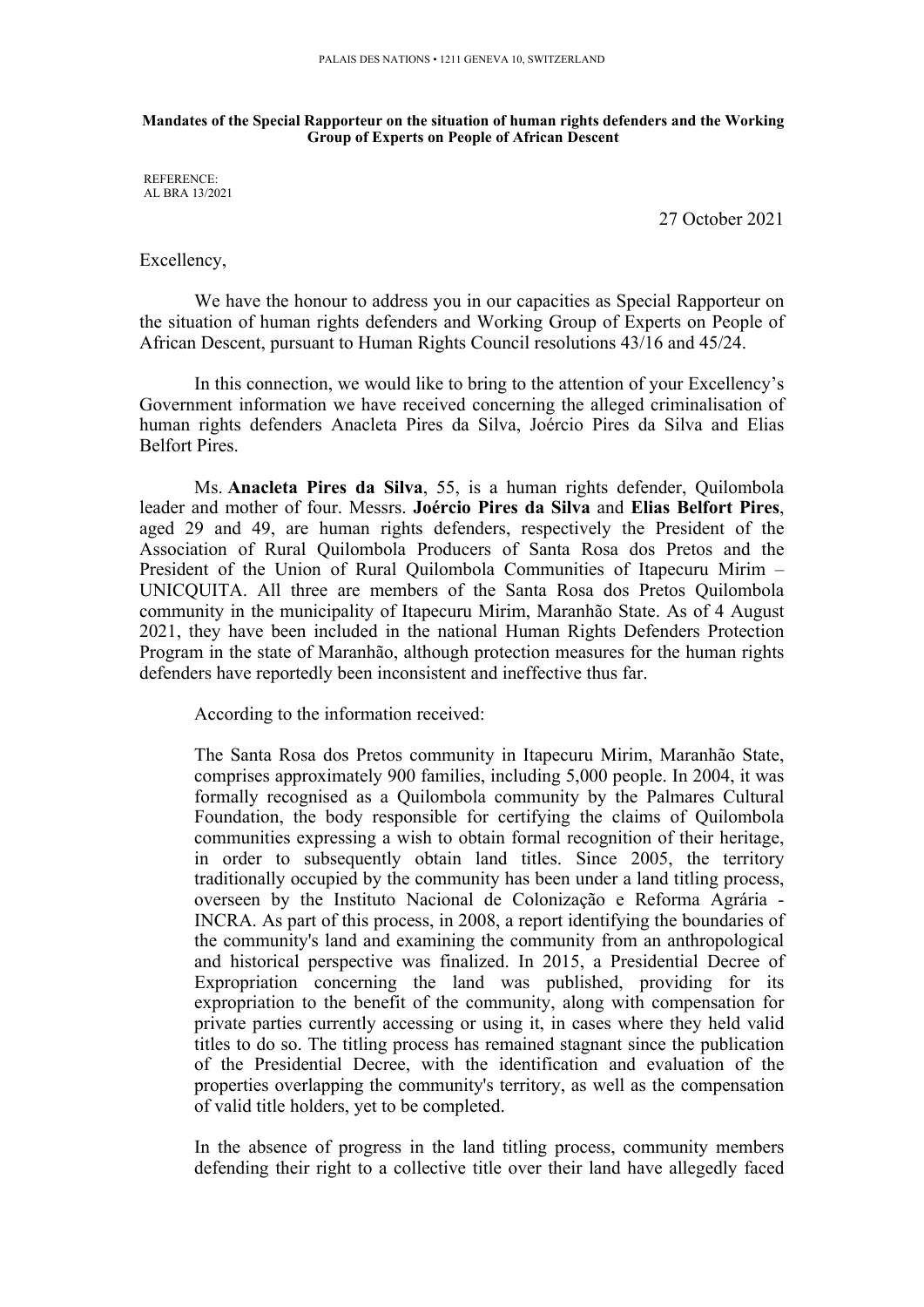retaliation from private actors, including efforts to criminalize them and delegitimize their legal claims, as well as violations of their right to free, prior and informed consent, as defined in ILO Convention 169, concerning largescale public and private projects affecting their land.

In this context, on 29 April 2021, Ms. Pires da Silva, Mr. Pires da Silva and Mr. Belfort Pires were summoned to appear at the police station located in the city of Itapecuru Mirim, approximately 25 km from the community. The summons was connected to a criminal complaint lodged against the human rights defenders by <sup>a</sup> private individual identifying themselves as the purchaser of two farms overlapping with the territory of the Santa Rosa dos Pretos community. The individual in question accused Ms. Pires da Silva, Mr. Pires da Silva and Mr. Belfort Pires of threatening them in connection with their purchase of the farms, allegedly based on unfounded indirect reports. If convicted, the human rights defenders risk one to six months' imprisonment, or <sup>a</sup> fine, under article 147 of the Brazilian Penal Code.

An initial hearing in the case, scheduled for 9 September 2021, was cancelled, with <sup>a</sup> new court date ye<sup>t</sup> to be set at the time of finalizing this communication.

Without wishing to prejudge the accuracy of the information received, we wish to express our concern at the accusations brought against Ms. Pires da Silva, Mr. Pires da Silva and Mr. Belfort Pires, which we fear may be an attempt to delegitimize and curtail their peaceful efforts to defend the collective rights of their community over their land.

In connection with the above alleged facts and concerns, please refer to the **Annex on Reference to international human rights law** attached to this letter which cites international human rights instruments and standards relevant to these allegations.

As it is our responsibility, under the mandates provided to us by the Human Rights Council, to seek to clarify all cases brought to our attention, we would be grateful for your observations on the following matters:

- 1. Please provide any additional information and/or comment(s) you may have on the above-mentioned allegations.
- 2. Please provide information as to the legal and factual basis for the charges brought against Ms. Pires da Silva, Mr. Pires da Silva and Mr. Belfort Pires.
- 3. Please provide information on the current status and expected timeline of the land titling process concerning the Santa Rosa dos Pretos Quilombola community.
- 4. Please provide information on the steps taken to implement effective protection measures for Ms. Pires da Silva, Mr. Pires da Silva and Mr. Belfort Pires through the Human Rights Defenders Protection Program.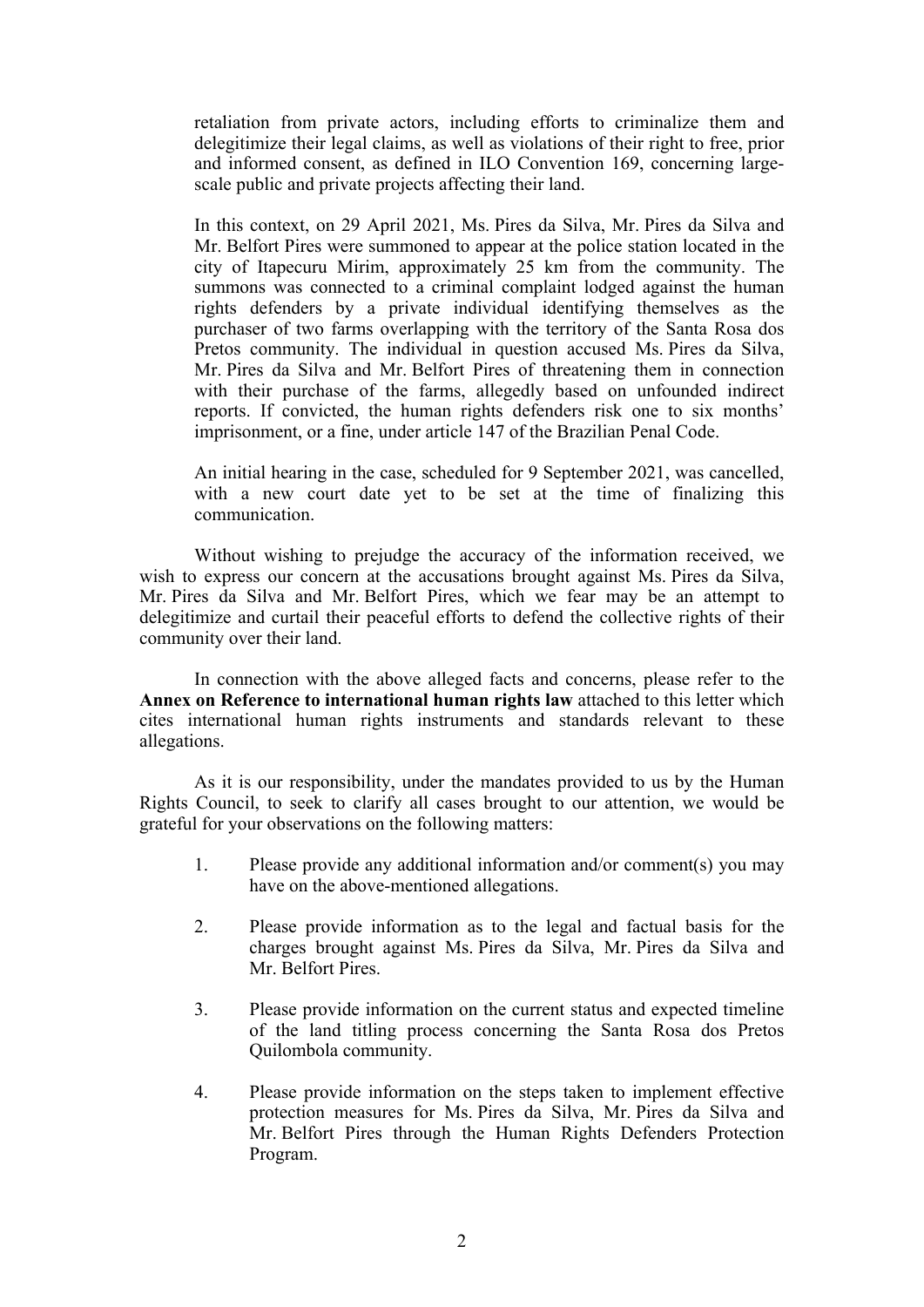We would appreciate receiving <sup>a</sup> response within 60 days. Passed this delay, this communication and any response received from your Excellency'<sup>s</sup> Government will be made public via the communications reporting [website](https://spcommreports.ohchr.org/). They will also subsequently be made available in the usual report to be presented to the Human Rights Council.

While awaiting <sup>a</sup> reply, we urge that all necessary interim measures be taken to halt the alleged violations and preven<sup>t</sup> their re-occurrence and in the event that the investigations suppor<sup>t</sup> or sugges<sup>t</sup> the allegations to be correct, to ensure the accountability of any person(s) responsible for the alleged violations.

Please accept, Excellency, the assurances of our highest consideration.

Mary Lawlor Special Rapporteur on the situation of human rights defenders

Dominique Day Chair-Rapporteur of the Working Group of Experts on People of African Descent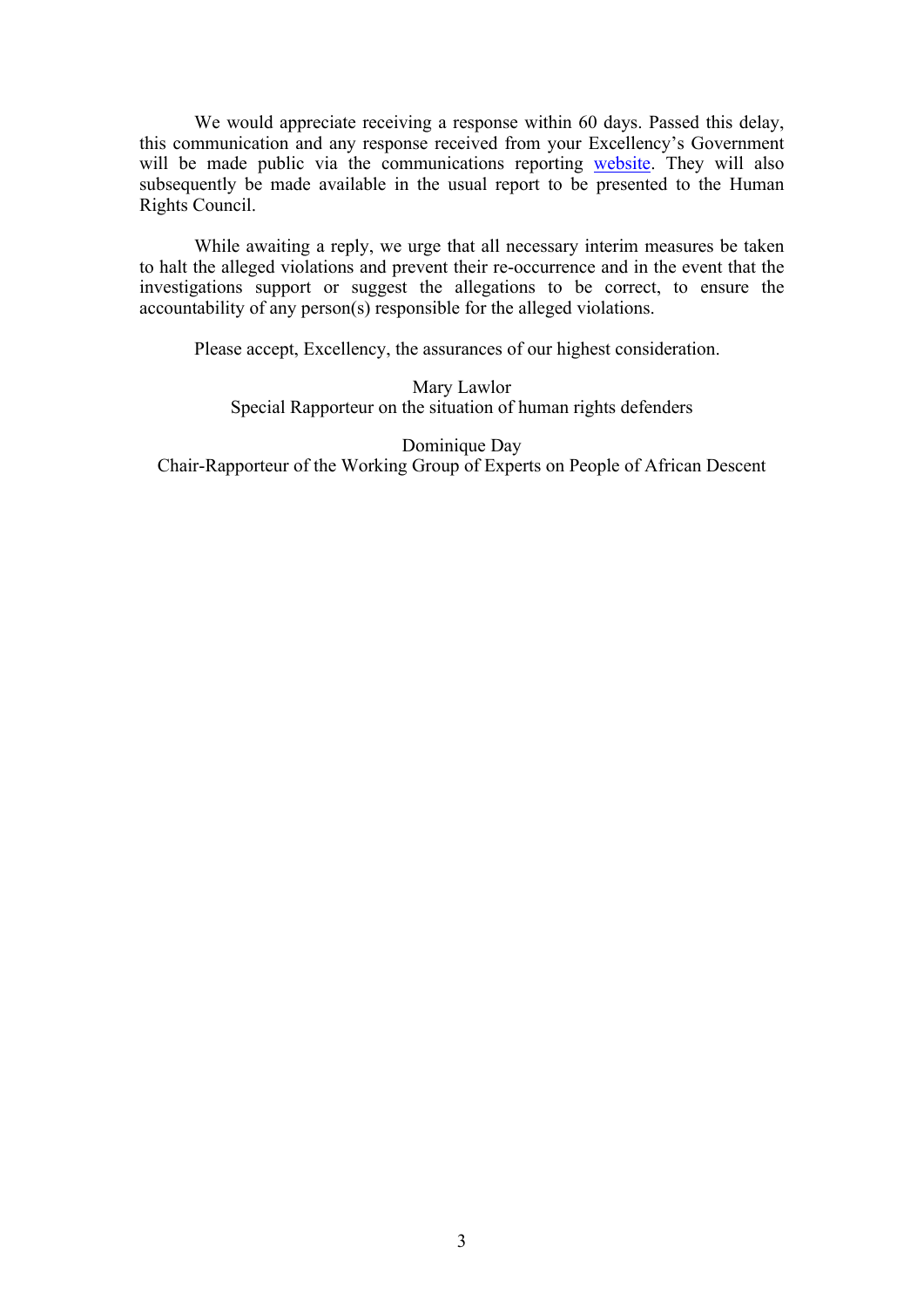## **Annex**

## **Reference to international human rights law**

In connection with above alleged facts and concerns, we would like to draw the attention of your Excellency's Government to the following human rights norms and standards.

Firstly, we would like to recall your Excellency's Government of its obligations under the International Convention on the Elimination of All Forms of Racial Discrimination (ICERD), ratified by Brazil on 27 March 1968, article 1 (1) of which defines racial discrimination as "any discrimination, exclusion, restriction or preference based on race, colour, descent, or national or ethnic origin which has the purpose or effect of nullifying or impairing the recognition, enjoyment or exercise, on an equal footing, of human rights and fundamental freedoms in the political, economic, social, cultural or any other field of public life." Article  $\overline{5}$  of the Convention obliges State Parties to guarantee the right of everyone, without discrimination, to equal treatment before tribunals and all other organs administering justice, to freedom of opinion and expression, as well as to economic, social and cultural rights.

In relation to this, we would like to remind your Excellency's Government of the provisions on non-discrimination included in the article 2 of the International Covenant on Civil and Political Rights (ICCPR) and article 2 of the International Covenant on Economic, Social and Cultural Rights (ICESR), each acceded to by Brazil on 24 January 1992.

We would further like to refer to ILO Convention 169, in particular to the provisions of Part II of the Convention, concerning land, including article 14, which in its first clause states that the "rights of ownership and possession of the peoples concerned over lands which they traditionally occupy shall be recognised", and which holds in its second clause that "Governments shall take steps as necessary to identify the lands which the peoples concerned traditionally occupy, and to guarantee effective protection of their rights of ownership and possession". The same article, in its third clause, also establishes that "Adequate procedures shall be established within the national legal system to resolve land claims by the peoples concerned." In addition, we would also like to remind your Excellency'<sup>s</sup> Government of article 26 of the United Nations Declaration on the Rights of Indigenous Peoples, which states that: "Indigenous peoples have the right to the lands, territories and resources, which they have traditionally owned, occupied or otherwise used or acquired". This article also stresses that: "Indigenous peoples have the right to own, use, develop and control the lands, territories and resources that they possess by reason of traditional ownership or other traditional occupation or use, as well as those which they have otherwise acquired". According to this provision, States have the obligation to provide legal recognition and protection to these lands, territories and resources. Such recognition shall be conducted with due respec<sup>t</sup> to the customs, traditions and land tenure systems of the indigenous peoples concerned. We also wish to refer to article 14 of the ICCPR, which provides that all persons shall be equal before courts and tribunals, and guarantees that in the determination of any criminal charge against <sup>a</sup> person, everyone shall be entitled to <sup>a</sup> fair and public hearing by <sup>a</sup> competent, independent and impartial tribunal established by law. We would further like to remind your